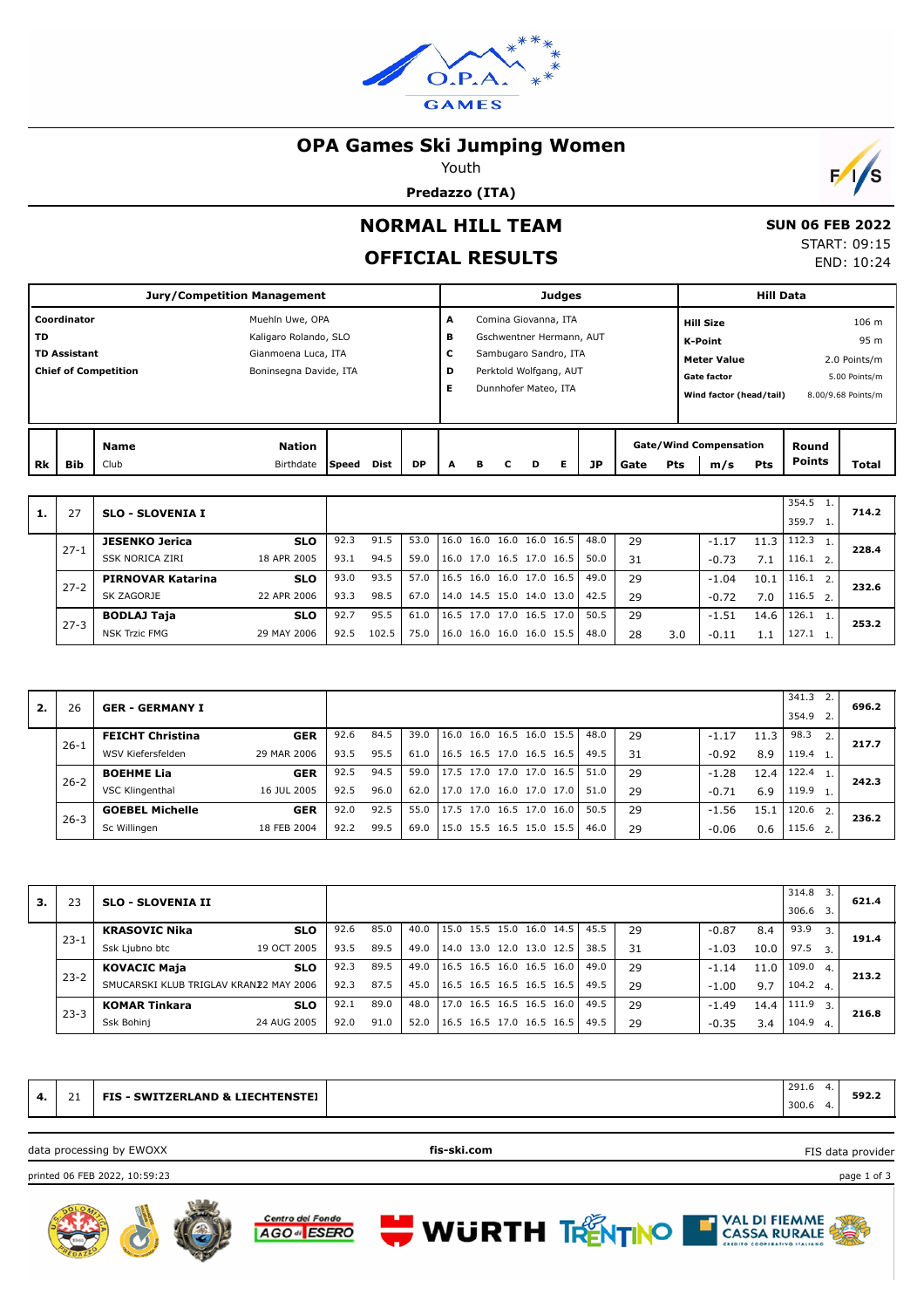

## **OPA Games Ski Jumping Women**

Youth

**Predazzo (ITA)**



# **NORMAL HILL TEAM**

## **SUN 06 FEB 2022**

START: 09:15 END: 10:24

|      |            |                           |               |              |             | <b>OFFICIAL RESULTS</b> |   |                          |   |   |                          |      |      |     |                               |            |                           | END: 10:24 |
|------|------------|---------------------------|---------------|--------------|-------------|-------------------------|---|--------------------------|---|---|--------------------------|------|------|-----|-------------------------------|------------|---------------------------|------------|
|      |            | Name                      | <b>Nation</b> |              |             |                         |   |                          |   |   |                          |      |      |     | <b>Gate/Wind Compensation</b> |            | Round                     |            |
| l Rk | <b>Bib</b> | Club                      | Birthdate     | <b>Speed</b> | <b>Dist</b> | <b>DP</b>               | A | в                        | C | D | Е                        | JP   | Gate | Pts | m/s                           | <b>Pts</b> | <b>Points</b>             | Total      |
|      |            | <b>BUECHEL Alina</b>      | <b>LIE</b>    | 91.5         | 72.5        | 15.0                    |   |                          |   |   | 15.0 14.5 15.0 14.5 15.0 | 44.5 | 29   |     | $-1.10$                       | 10.6       | 70.1<br>6.                | 144.3      |
|      | $21 - 1$   | Nordic Club Liechtenstein | 22 AUG 2004   | 92.5         | 75.0        | 20.0                    |   |                          |   |   | 15.0 15.0 15.5 15.5 15.0 | 45.5 | 31   |     | $-0.90$                       | 8.7        | $74.2\quad 6.$            |            |
|      | $21 - 2$   | <b>ARNET Sina</b>         | <b>SUI</b>    | 92.4         | 91.5        | 53.0                    |   | 17.0 16.5 16.0 16.0 16.5 |   |   |                          | 49.0 | 29   |     | $-0.93$                       | 9.0        | 111.0<br>$\overline{3}$ . | 224.8      |
|      |            | Einsiedeln                | 28 JUL 2005   | 92.6         | 91.5        | 53.0                    |   | 17.0 16.5 17.0 17.0 17.0 |   |   |                          | 51.0 | 29   |     | $-1.01$                       | 9.8        | $113.8$ 3.                |            |
|      | $21 - 3$   | <b>TORAZZA Emelv</b>      | <b>SUI</b>    | 92.7         | 88.5        | 47.0                    |   | 16.5 16.0 16.5 16.5 16.5 |   |   |                          | 49.5 | 29   |     | $-1.45$                       | 14.0       | 110.5<br>4.               | 223.1      |
|      |            | Riedern                   | 02 NOV 2004   | 92.9         | 93.5        | 57.0                    |   | 17.0 17.0 17.0 17.5 16.5 |   |   |                          | 51.0 | 29   |     | $-0.48$                       | 4.6        | $112.6 \quad 3.$          |            |

| 5. |          | <b>GER - GERMANY II</b>      |             |      |      |      |                                      |                          |  |      |      |    |         |      | 272.6<br>, 290.5 |     | 563.1 |
|----|----------|------------------------------|-------------|------|------|------|--------------------------------------|--------------------------|--|------|------|----|---------|------|------------------|-----|-------|
|    | $22 - 1$ | <b>EBERLE Joanna</b>         | <b>GER</b>  | 92.0 | 80.5 | 31.0 | 15.5 15.5 15.5 16.0 15.5             |                          |  |      | 46.5 | 29 | $-0.97$ | 9.4  | 86.9             |     | 180.2 |
|    |          | SC Oberstdorf                | 11 NOV 2005 | 93.1 | 84.0 | 38.0 | 15.0 14.5 15.0 14.5 14.5             |                          |  |      | 44.0 | 31 | $-1.17$ | 11.3 | 93.3             | 4.  |       |
|    | $22 - 2$ | <b>LEBELT Klara</b>          | <b>GER</b>  | 91.5 | 79.5 | 29.0 |                                      | 15.5 15.5 15.0 16.0 15.5 |  |      | 46.5 | 29 | $-1.21$ | 11.7 | 87.2             | 5.1 | 183.3 |
|    |          | VSC Klingenthal              | 02 APR 2005 | 91.2 | 85.5 | 41.0 | $16.0$ 16.0 15.5 16.5 15.0           |                          |  |      | 47.5 | 29 | $-0.79$ | 7.6  | 96.1             |     |       |
|    |          | <b>SCHARFENBERG Anna-Fav</b> | <b>GER</b>  | 91.8 | 84.0 | 38.0 |                                      | 15.0 14.5 15.5 15.0      |  | 15.0 | 45.0 | 29 | $-1.60$ | 15.5 | 98.5             | 5.1 | 199.6 |
|    | $22 - 3$ | SC Motor Zella-Mehlis        | 14 APR 2006 | 92.0 | 88.0 | 46.0 | $ 16.5 \t16.0 \t16.5 \t16.5 \t16.0 $ |                          |  |      | 49.0 | 29 | $-0.63$ | 6.1  | 101.1            |     |       |

| 6. | 24       | ITA - ITALY                                   |      |      |      |                          |                |      |    |         |      | 248.0<br>272.9 | 6.<br>- 6. | 520.9 |
|----|----------|-----------------------------------------------|------|------|------|--------------------------|----------------|------|----|---------|------|----------------|------------|-------|
|    | $24 - 1$ | <b>ITA</b><br><b>DELUGAN Giada</b>            | 91.2 | 78.0 | 26.0 | 15.0 15.0 14.5 14.5 14.0 |                | 44.0 | 29 | $-0.66$ | 6.4  | 76.4           | -5.        | 167.6 |
|    |          | 27 SEP 2006<br>U.S. DOLOMITICA A.S.D.         | 92.1 | 83.5 | 37.0 | 15.5 14.5 15.0 15.0      | 14.5           | 44.5 | 31 | $-1.00$ | 9.7  | 91.2           | 5.         |       |
|    | $24 - 2$ | <b>ITA</b><br><b>VUERICH Noelia</b>           | 91.7 | 76.5 | 23.0 | 15.0 14.5 14.0 14.5 14.5 |                | 43.5 | 29 | $-1.19$ | 11.5 | 78.0           | 6.         | 163.1 |
|    |          | SCI C.A.I. MONTE LUSSARI A.S.D24 DEC 2006     | 92.0 | 81.0 | 32.0 | 15.5 16.0                | 14.5 15.5 15.0 | 46.0 | 29 | $-0.73$ | 7.1  | 85.1           | -6.        |       |
|    |          | <b>ITA</b><br><b>ZANITZER Martina</b>         | 92.1 | 80.0 | 30.0 | 16.5 15.0 16.0 15.5 16.0 |                | 47.5 | 29 | $-1.66$ | 16.1 | 93.6           | 6.         | 190.2 |
|    | $24 - 3$ | MONTE LUSSARI A.S.D.04 SEP 2005<br>SCI C.A.I. | 92.1 | 88.0 | 46.0 | 16.5 16.0 17.5 15.5 17.0 |                | 49.5 | 29 | $-0.11$ | 1.1  | 96.6           | - 6.       |       |

| 7. | 25       | <b>AUT - AUSTRIA</b>                     |      |      |     |                          |      |    |                 | 61.6<br>48.5 | 110.1 |
|----|----------|------------------------------------------|------|------|-----|--------------------------|------|----|-----------------|--------------|-------|
|    | $25 - 1$ | <b>DEUBLER Elisa</b><br><b>AUT</b>       |      |      |     |                          |      |    |                 |              | 0.0   |
|    |          | ASVOE Nordic Team Salzkammerg16 NOV 2006 |      |      |     |                          |      |    |                 |              |       |
|    |          | <b>AUT</b><br><b>TRAILOVIC Lana</b>      | 91.5 | 69.0 | 8.0 | 15.5 14.0 14.0 14.0 15.0 | 43.0 | 29 | 10.6<br>$-1.09$ | 61.6<br>7.   | 110.1 |
|    | $25 - 2$ | 23 JUN 2006<br>SV Innsbruck-Bergisel     | 91.5 | 65.5 | 1.0 | 14.5 14.0 14.0 14.0 14.0 | 42.0 | 29 | $-0.57$<br>5.5  | 48.5<br>7.   |       |
|    |          | <b>SCHULLER Sahra</b><br><b>AUT</b>      |      |      |     |                          |      |    |                 |              | 0.0   |
|    | $25 - 3$ | 13 NOV 2004<br>ASVOE SC Hoehenart        |      |      |     |                          |      |    |                 |              |       |

**WURTH TRENTINO** 

data processing by EWOXX **fis-ski.com**

printed 06 FEB 2022, 10:59:23 page 2 of 3







FIS data provider